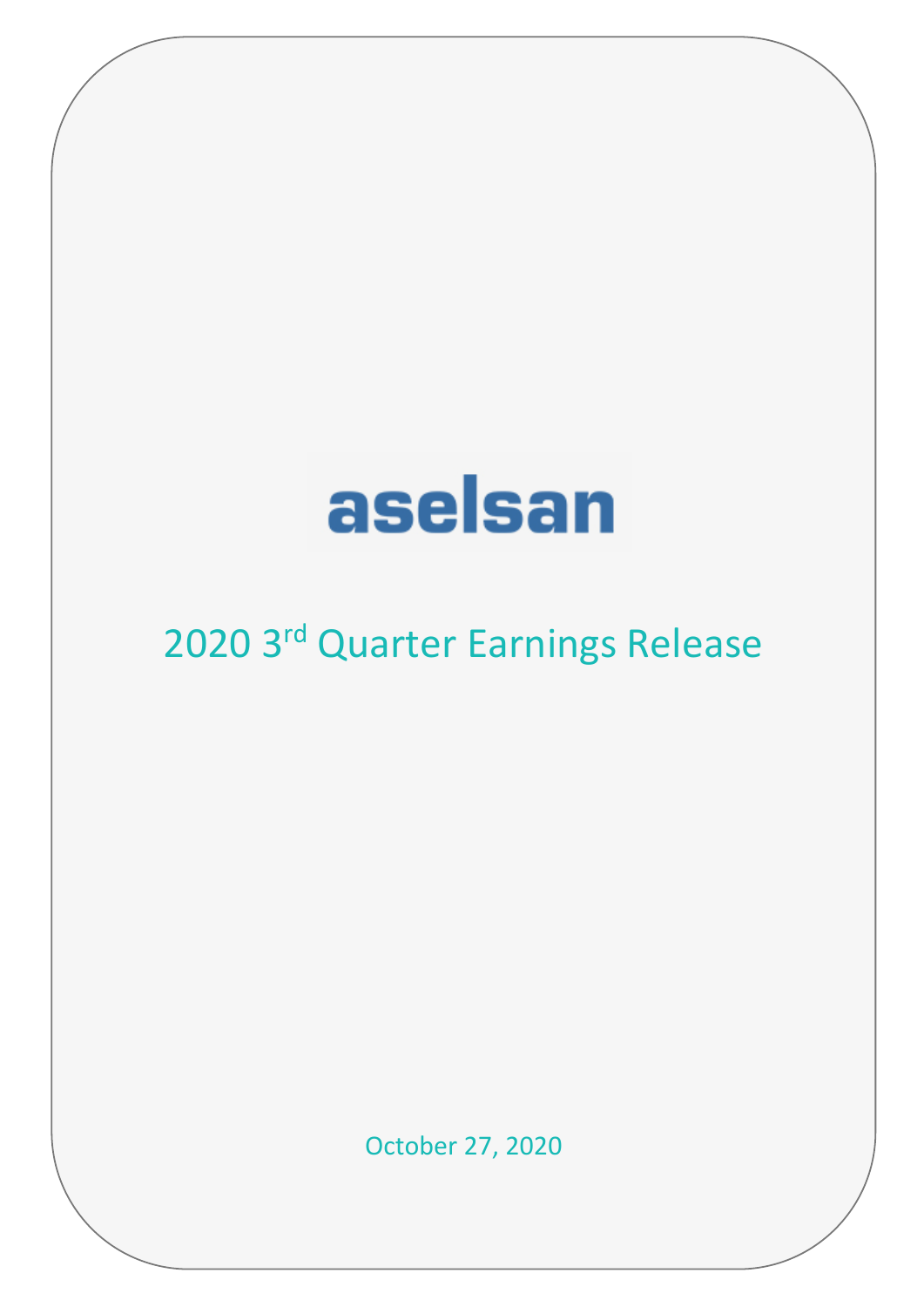### aselsan

### **ASELSAN CONTINUES PROFITABLE GROWTH**

### **2020 third quarter financial results of ASELSAN have been announced. ASELSAN reached its third quarter profit of 3 Billion TL. The company's revenue grew by 10% and reached 8.4 billion TL.**

The positive momentum in ASELSAN's profitability indicators continued in the first nine months of 2020. The company's gross profit increased by 21% compared to the same period of the previous year. Earnings Before Interests, Taxes, Depreciation and Amortization (EBITDA) also increased by 17% to TL 1,816 million. The EBITDA margin stood at 21.6%.

Strong profitability also continued to feed ASELSAN's equity growth. The company's equity grew by 20% compared to the end of the year and exceeded 16 Billion TL. The equity to assets ratio, which was 53% at the end of 2019, rose to 56% at the end of the nine-month period.

ASELSAN Chairman, President and CEO Prof. Dr. Haluk GÖRGÜN evaluated the financial results of the company for the third quarter of the year:

"In the third quarter of 2020, the effects of the coronavirus pandemic continued to be seen all over the world. I would like to express that this period is a period in which negativities are turned into opportunities for ASELSAN. We left behind a period in which we continued our investments without slowing down, taking into account our increasing business volume and our backlog that we anticipate to grow in the coming years. In order to ensure the sustainability of our production and engineering activities, at our Akyurt and Gölbaşı facilities and our facility located in the Başkent Organized Industrial Zone, we continued our infrastructure and machinery-equipment investments. On the other hand, in the past nine months, we created 1,100 new jobs and further strengthened our production and human resources".

#### **746 Millions Dollars of New Orders**

Carrying its technological leadership mission in the sector to international markets at the same time, ASELSAN managed to receive new orders of 746 million dollars in total in nine months of 2020. Prof. Dr. Haluk GÖRGÜN said, "There is a noticeable increase in the number of countries to which we export over the years. In line with our goals of increasing our effectiveness in foreign markets, we established a company that will focus on marketing and sales activities in Ukraine during this period. Thus, we continued our journey of transformation into a global defense company with a total of 28 subsidiaries and branches, 12 of which are abroad. Also in this period, with the support of Turkish Eximbank, we created the infrastructures for prospective large-scale agreements in North Africa, South America and the Far East, including the European market. During the pandemic period, our ventilator device, which we produced as a national product, was exported to Kazakhstan in the amount of 19 Million Dollars. I believe that this product, which is in demand from many countries of the world, will reach much larger export volumes in the future. "

#### **ASELSAN Takes Its Place in TEKNOFEST**

Always emphasizing that the most important value of the company is human resources, Prof. Dr. Haluk GÖRGÜN said, "As in the last two years, we have provided our actual support to TEKNOFEST as a stakeholder organization in order to transfer our company's 45 years of experience to future generations. We were happy to be a part of an important platform where thousands of young people eager to work in the field of technology can realize their ideas and projects, while witnessing the growing interest of young people in the production and development of national technology at TEKNOFEST 2020, which was attended by our President and our senior state officials. ASELSAN will continue to take place in such organizations as the flag carrier company of the national technology move. "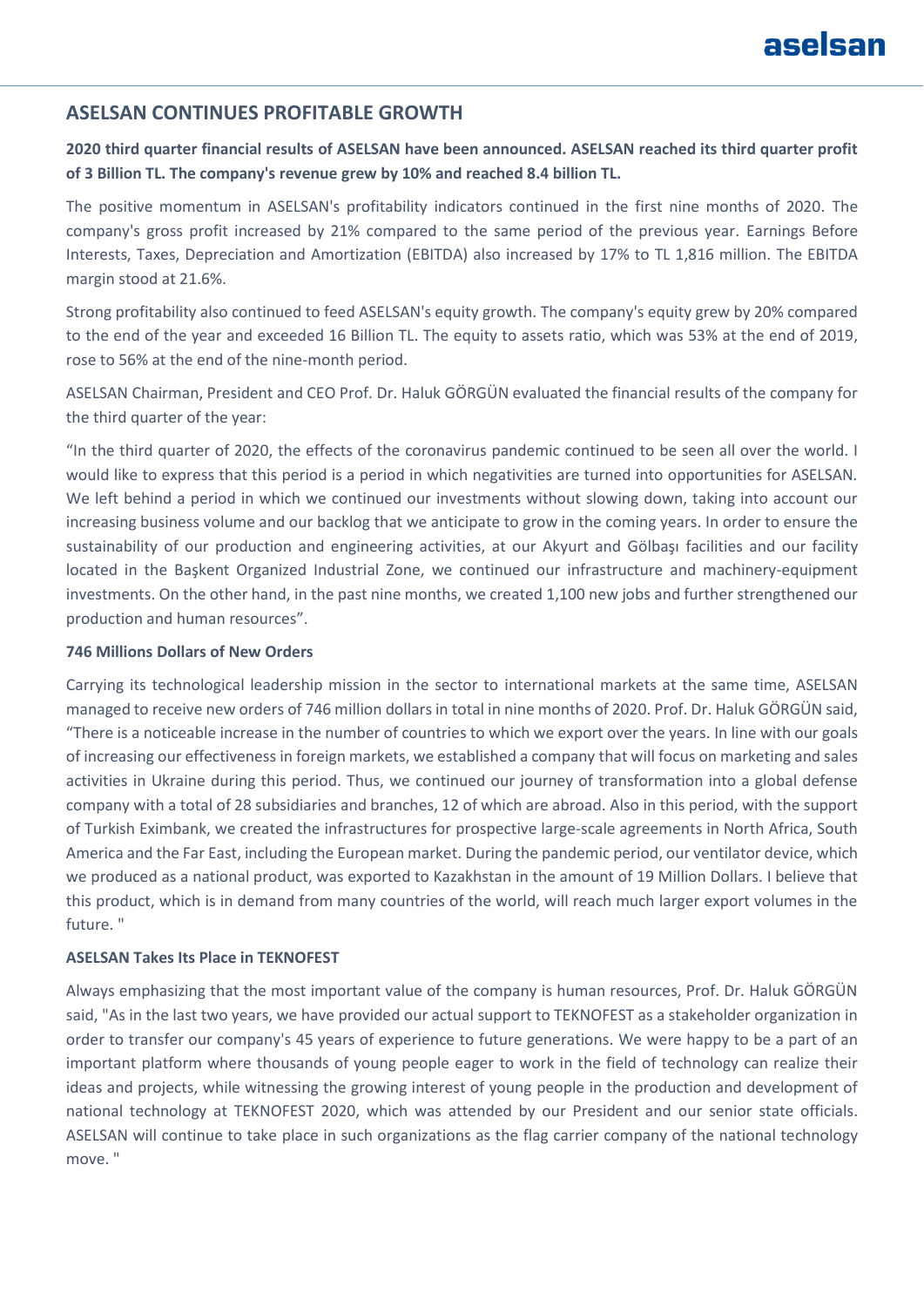

#### **The Company That Employs the Most Number of Researchers**

According to the research made by Turkishtime "Turkey's R&D Expenditures Top 250 Companies", ASELSAN ranking first with its numerous R&D projects, took first place in the list with 620 projects. In terms of R&D employees, ASELSAN maintains its position as the company employing the most number of R&D personnel. Prof. Dr. Haluk GÖRGÜN said, "Even in these difficult days, we carry out both R&D and other investment activities without any interruption. We continue to transfer ASELSAN's profitable growth to both the Turkish defense industry and nondefense areas such as health, energy and finance. Despite all difficulties, our company's mission requires superior performance under all conditions. With this awareness, we will continue to work day and night without slowing down and giving up our goals.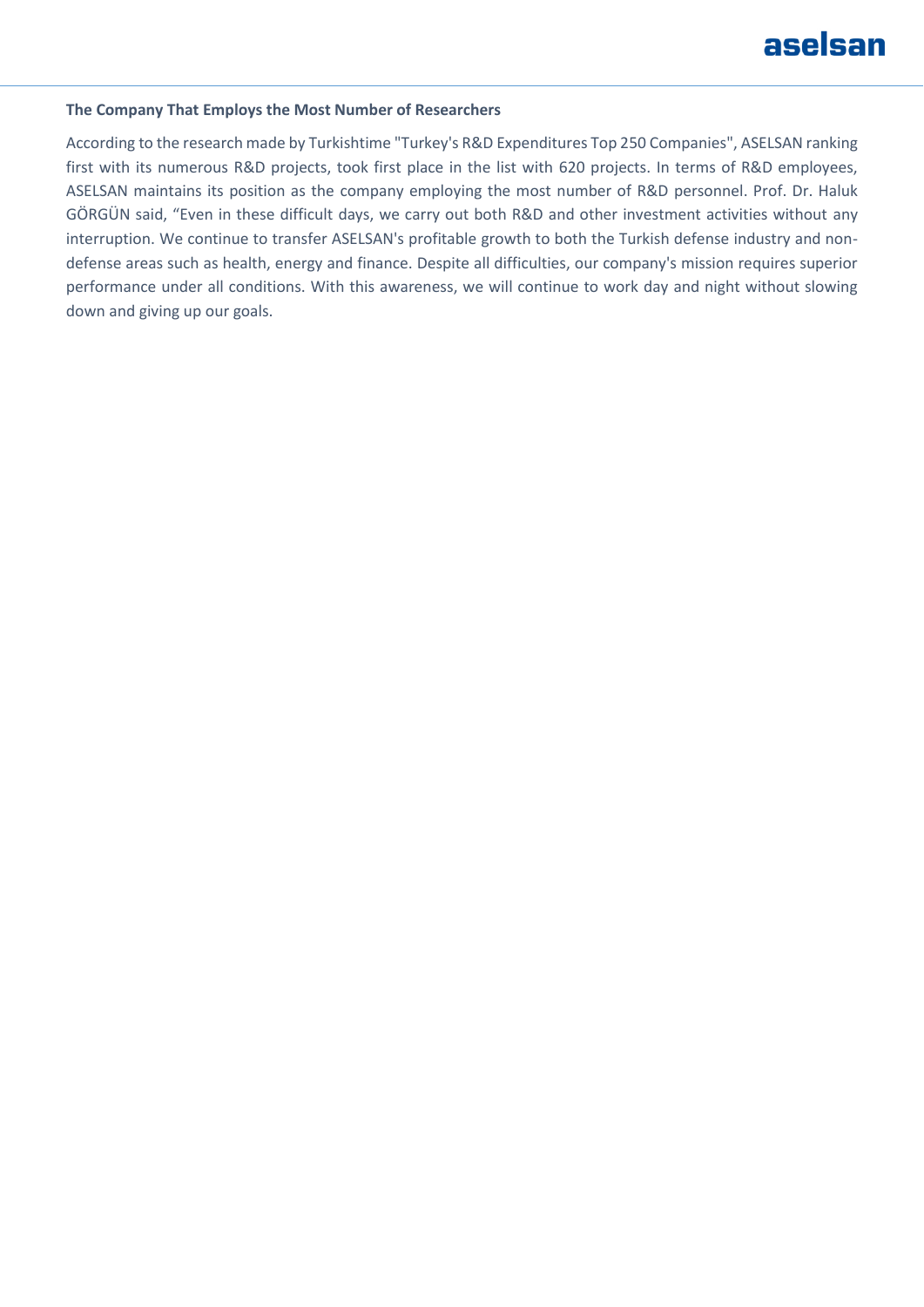### **2020 3Q Financial Highlights**

### **(Million TL)**

| <b>Balance Sheet Items</b> | Sep'20 | <b>Dec'19</b> | Δ% | <b>Balance Sheet Items</b> | Sep'20 | <b>Dec'19</b> | Δ%             |
|----------------------------|--------|---------------|----|----------------------------|--------|---------------|----------------|
| <b>Current Assets</b>      | 15.702 | 13.976        | 12 | <b>Liabilities</b>         | 12.607 | 12.064        |                |
| Non-Current Assets         | 13.197 | 11.657        | 13 | Equity                     | 16.292 | 13.569        | 2 <sub>C</sub> |
| <b>Total Assets</b>        | 28.899 | 25.633        | 13 | Liabilities & Equity       | 28.899 | 25.633        | 12             |

### **(Million TL)**

| <b>Income Statement Items</b>         | Sep'20 | Sep'19 | Δ%                       |
|---------------------------------------|--------|--------|--------------------------|
| Revenue                               | 8.423  | 7.648  | 10                       |
| <b>Gross Profit</b>                   | 2.240  | 1.850  | 21                       |
| <b>Gross Profit Margin</b>            | 26,6%  | 24,2%  |                          |
| <b>Operating Profit (EBIT)</b>        | 1.604  | 1.391  | 15                       |
| <b>Operating Profit Margin (EBIT)</b> | 19%    | 18,2%  |                          |
| <b>EBITDA</b>                         | 1.816  | 1.558  | 17                       |
| <b>EBITDA Margin</b>                  | 21,6%  | 20,4%  | $\overline{\phantom{a}}$ |
| Net Profit                            | 2.999  | 1.979  | 52                       |
| Net Profit Margin                     | 35,6%  | 25,9%  | $\overline{\phantom{a}}$ |

- **Revenues are 8.423 Million TL and increased by 10% compared to the same period of the previous year.**
- **The newly signed contracts reached 746 Million USD and the backlog is 9.5 Billion USD.**
- **Total assets increased by 13% compared to the year-end and reached 28.899 Million TL.**
- **EBITDA is 1.816 Million TL and increased by 17% compared to the same period of the previous year.**
- **Gross profit margin was 26,6% and increased 240 bp compared to the same period of the previous year.**
- **Return on Assets (ROA) is 17% (December 2019: 15%).**
- **Revenue per employee is 243 Thousand USD.**

**Revenue per employee is 296 Thousand USD.**